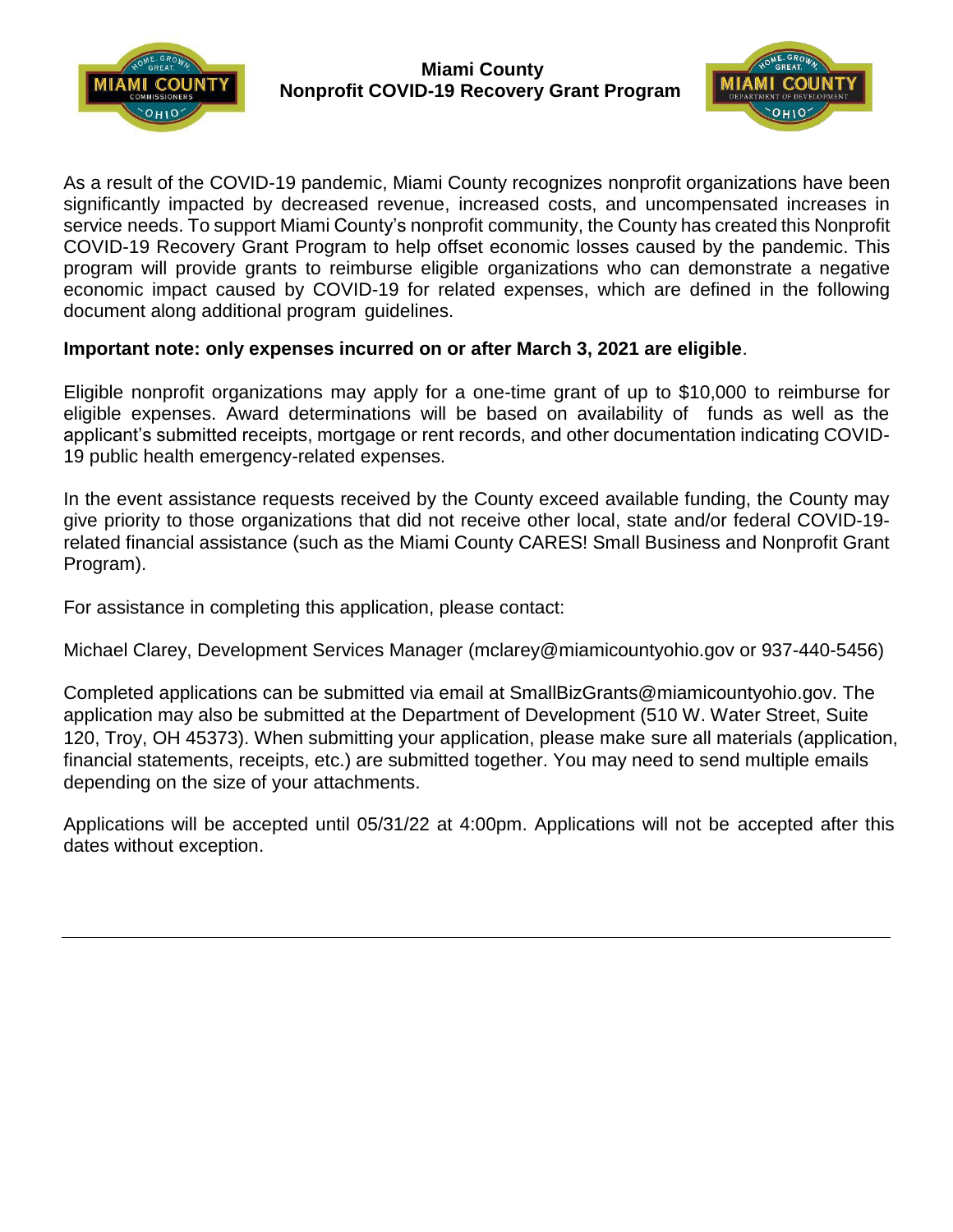

**Miami County Nonprofit COVID-19 Recovery Grant Program**



# **Program Details:**

# **I.) Eligibility:**

- 1.) Must have been negatively impacted by the COVID-19 pandemic. This must be documented through evidence of increased expenses and/or decrease in revenue directly caused by the pandemic.
- 2.) Must be registered as a  $501(c)(3)$ ,  $501(c)(9)$ , or  $501(c)(19)$  that primarily serves Miami County residents.
- 3.) Must have been in operation since at least January 1, 2020.
- 4.) Must be operating within the jurisdictional boundaries of Miami County, Ohio.
- 5.) Ineligible organizations are those that are in pending bankruptcy proceedings or that will file for such bankruptcy protections within six months of the date of application for assistance.
- 6.) Must be in good standing with local, state, and federal jurisdictions with respect to taxes, fees, utility payments, and other financial obligations.

## **II.) Eligible Assistance:**

If the applicant has borne quantifiable expenses directly attributable to the COVID-19 pandemic, the following may be eligible for grant assistance. The County's grant assistance is federally sourced and will be issued as reimbursements for the following eligible costs. The applicant must submit receipts, accounting records and/or financial statements, documents or proofs of purchases, along with payment verification (cancelled checks, credit card statement, etc.) with its application.

## **1.) General Expenses**

- Payroll
- Benefit Costs
- Mortgage/Rent (residential mortgages for home-based organizations are **not** eligible)
- Operating Costs
- Utilities

# **2.) COVID Prevention**

- Purchase of items meant to protect the public and employees during the pandemic, such as protective masks and hand sanitizer, and other costs incurred by installing required safety measures.
- Virus mitigation related to air-quality and ventilation improvements and various other health and safety measures.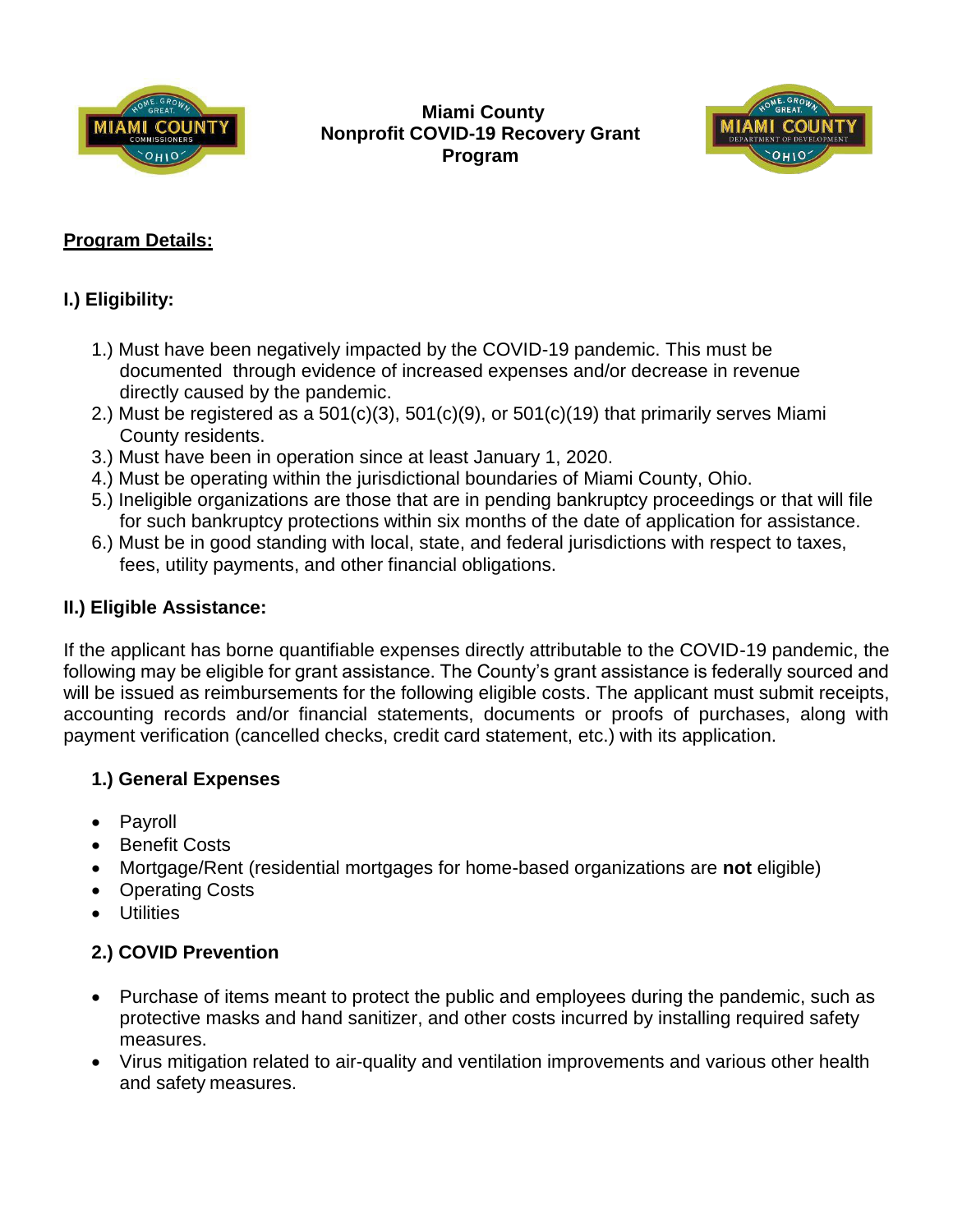

### **Miami County Nonprofit COVID-19 Recovery Grant Program**



# **3.) Staff Retention/Attraction**

- Eligible Costs associated with hiring activities such as expenses related to job postings and employment retention/attraction incentives.
- Eligible costs associated with job training and professional certifications.

# **4.) Technical Assistance Counseling**

- Costs associated with 3<sup>rd</sup> party consultative services directly tied to recovery from financial hardship caused by COVID-19.
- Includes costs such as financial planning, space planning and configuration for the purposes of health/safety, and marketing.

# **IV.) Required Documentation**

- Copy of current Ohio Secretary of State certificate of good standing.
- Completed 990 Forms from 2019 to present.
- List of current board members.
- Form W-3 transmittal of wage and tax statements from 2019 to present (if applicable).
- Form 1096 annual summary and transmittal of U.S. information returns from 2019 to present (if applicable).
- Proof of reimbursable expenditures (receipts, invoices, etc.).

# **V.) Final Decision and Notification**

- Applications will be reviewed by the Miami County ARPA Committee and the County Administrator.
- Final authority for approval is the Miami County Commissioners.
- Approved applicants will complete a grant agreement within ten (10) days of notification of an approved grant.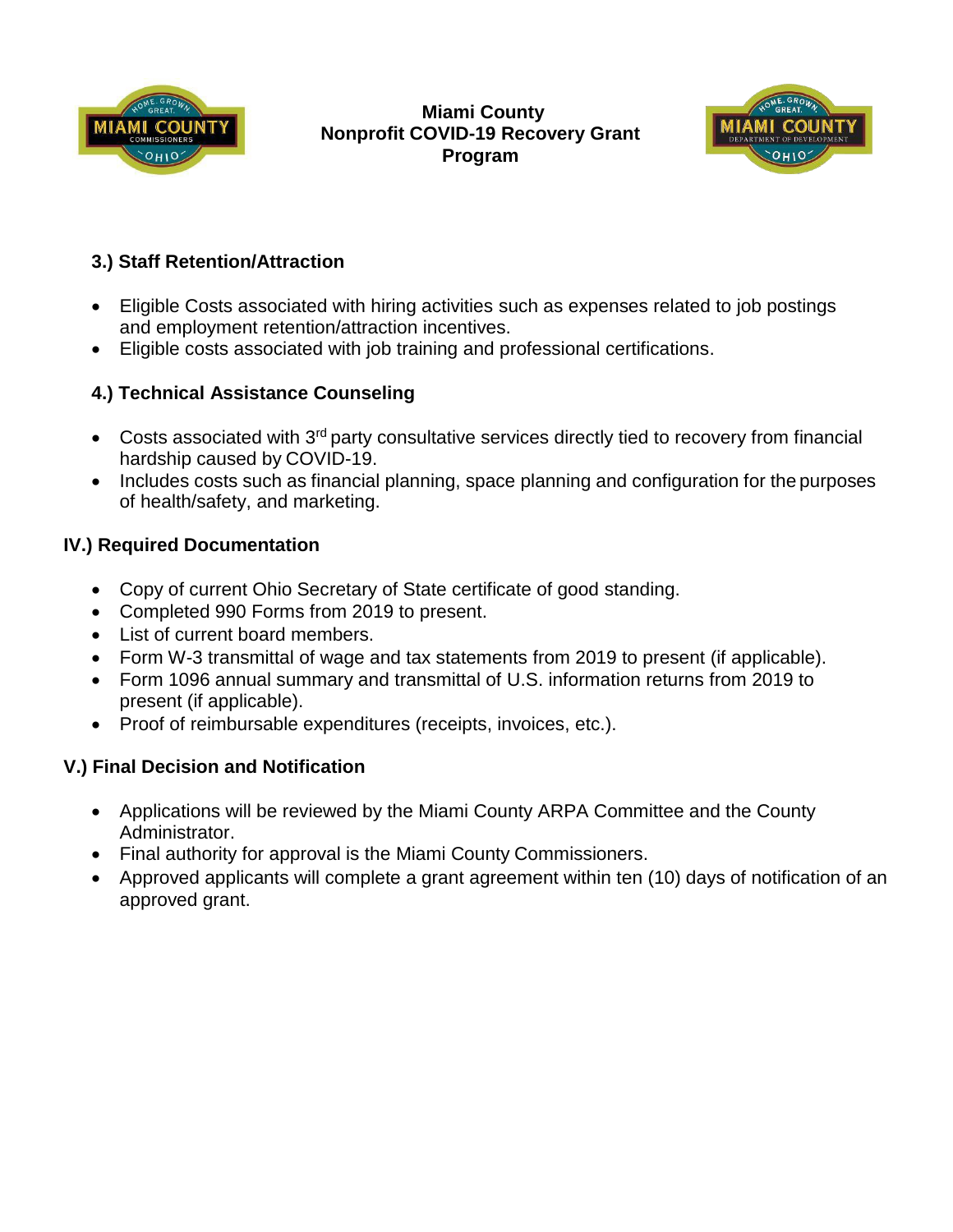



### **\* Required**

| Organization Name *                                            |  |  |  |
|----------------------------------------------------------------|--|--|--|
|                                                                |  |  |  |
| Director Name*                                                 |  |  |  |
|                                                                |  |  |  |
| Street Address (No PO Box) *                                   |  |  |  |
|                                                                |  |  |  |
|                                                                |  |  |  |
| Address Line 2                                                 |  |  |  |
|                                                                |  |  |  |
| City *<br>State *<br>Zip Code *                                |  |  |  |
|                                                                |  |  |  |
|                                                                |  |  |  |
|                                                                |  |  |  |
| Director Phone*<br>Director Email*                             |  |  |  |
|                                                                |  |  |  |
|                                                                |  |  |  |
| Preferred method of communication*<br>Email<br>Phone           |  |  |  |
| Federal Tax ID                                                 |  |  |  |
| # of Full-Time Staff (2019):*<br># of Part-Time Staff (2019):* |  |  |  |
|                                                                |  |  |  |
| Year Founded                                                   |  |  |  |
| # of Full-Time Staff (2020):*<br># of Part-Time Staff (2020):* |  |  |  |
|                                                                |  |  |  |
| # of Full-Time Staff (2021):*<br># of Part-Time Staff (2021):* |  |  |  |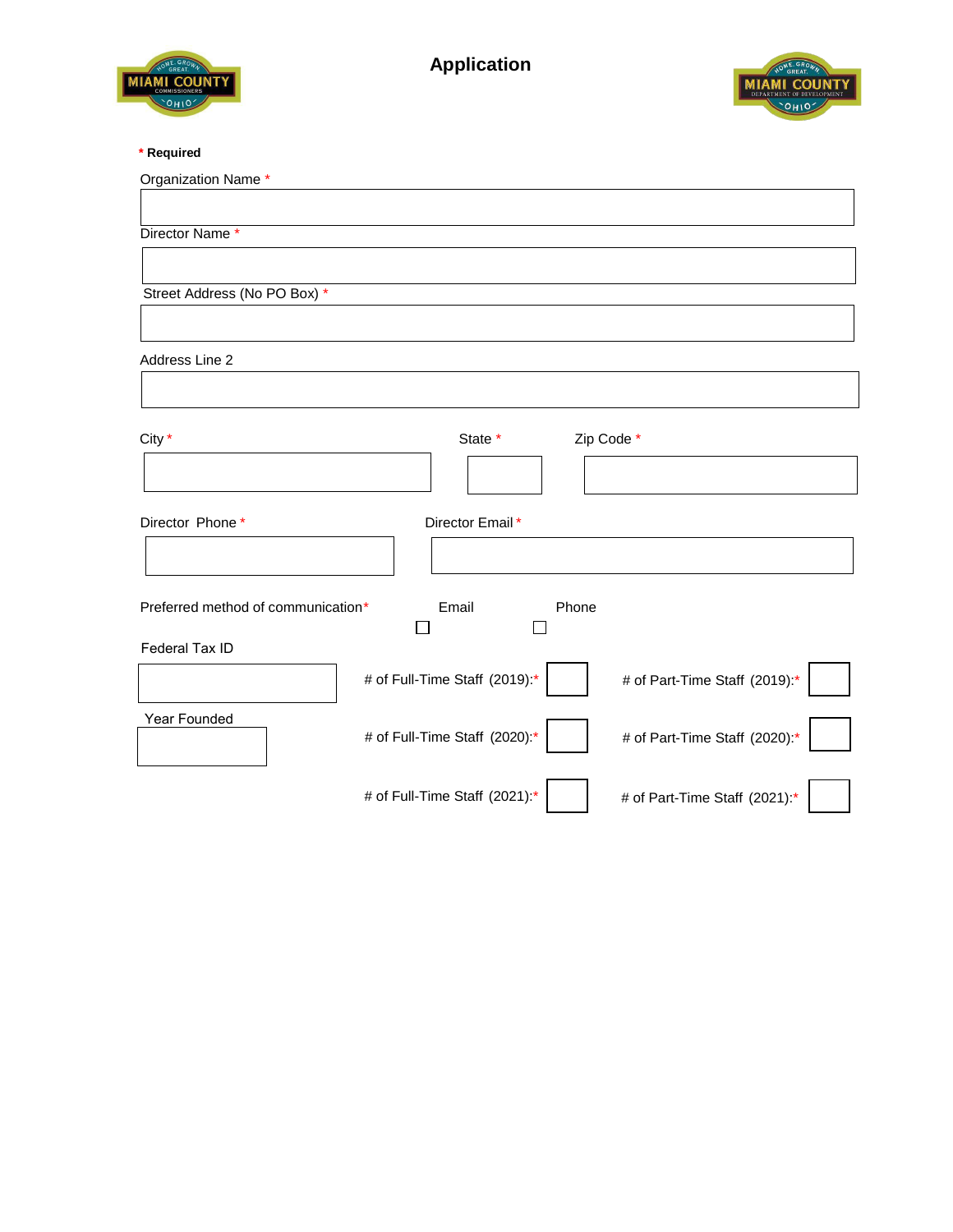



#### **Negative Economic Impact:**

Please summarize your current situation and how the COVID-19 crisis has impacted your organization (decline in donations or other revenue (cancelled events), increased expenses, uncompensated increases in service needs). A bulleted list is recommended.<sup>\*</sup>

#### **Other Sources of COVID-19 Relief Funding:**

Has your organization received COVID-19 related grants and loans of any kind? \*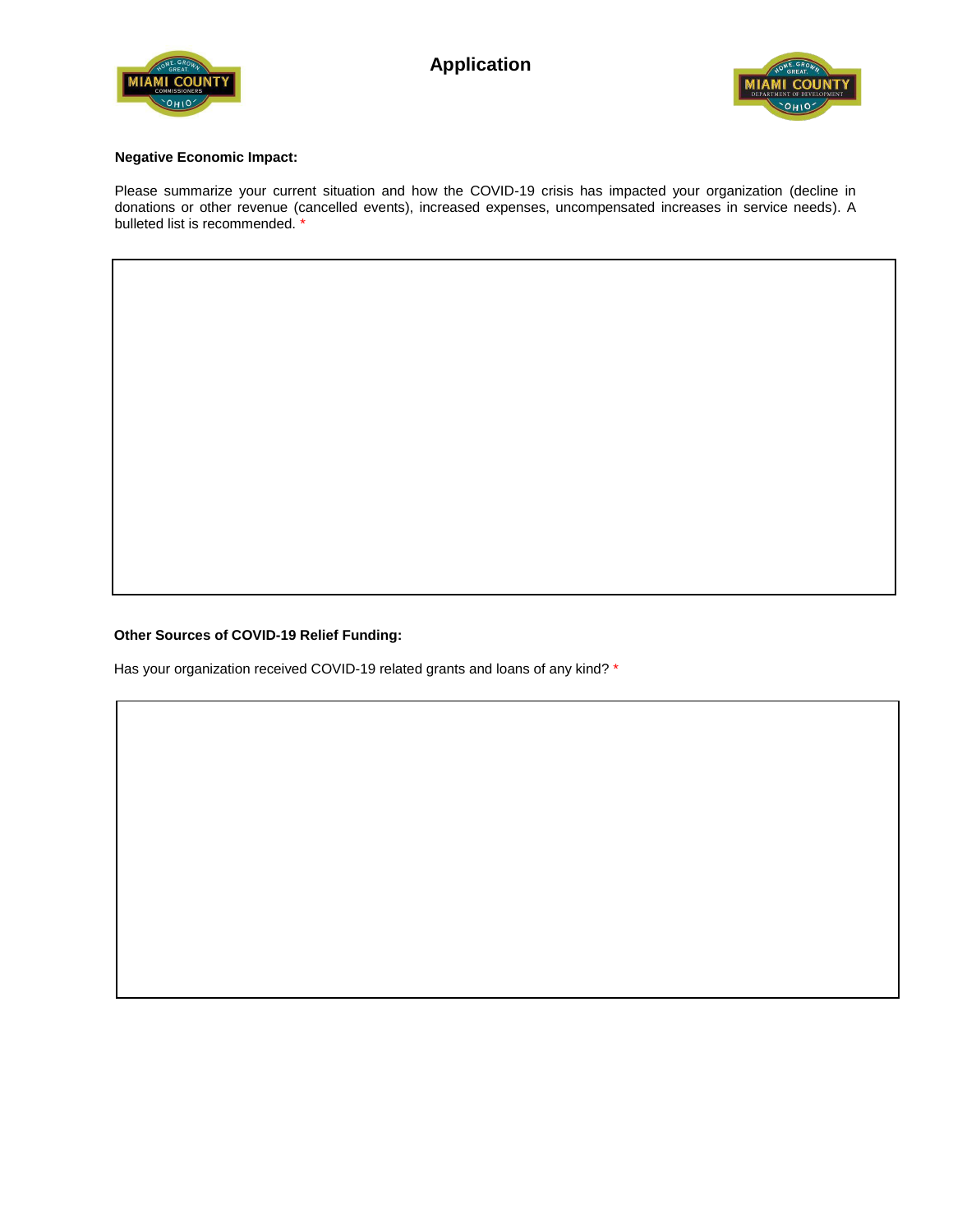



### **Allowable Fixed Recurring General Expenses:**

Please list allowable (per page 2, section II., item # 1.) fixed recurring expenses from March 3, 2021 to present.

#### **COVID-19 Prevention Expenses:**

Please list your COVID-19 related business expenses (masks, gloves, partitions, hand sanitizer, etc.) from March 3, 2021 to present. Provide receipts.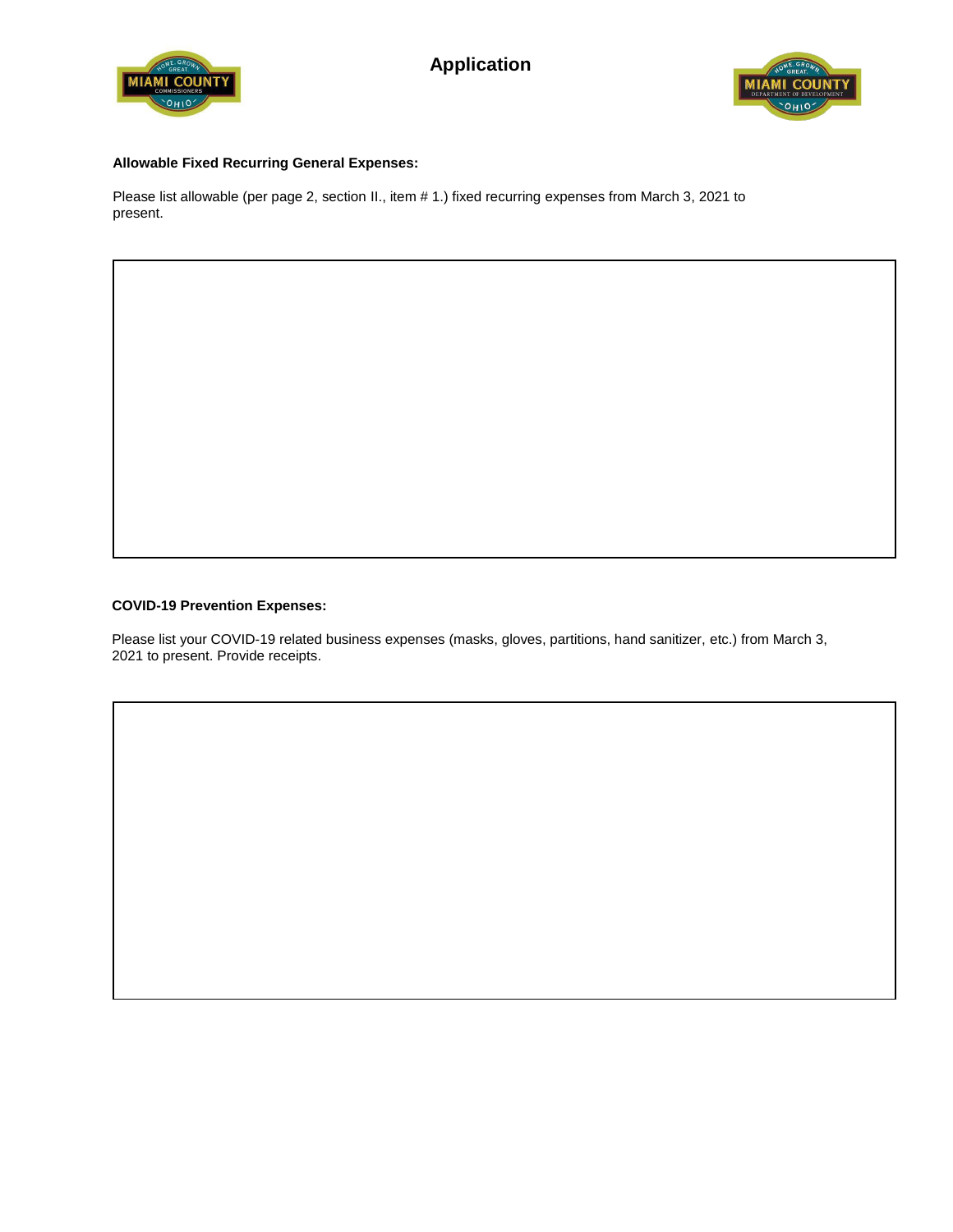



#### **COVID-19 Workforce Impact**

If applicable, please summarize how allowable workforce expenses (per page 2, section II., item # 3.) have increased due to COVID-19. Documentation of costs from March 3, 2021 through present compared with similar costs during the same time period in 2019 must be included.

#### **Technical Assistance/Counseling:**

Certain costs associated with consultative assistance may be eligible ((per page 2, section II., item # 4.) If you have, or plan to contract for such services, please describe the purpose, its connection to COVID-19 hardship recovery. Please provide documentation such as receipts, invoices or quotes.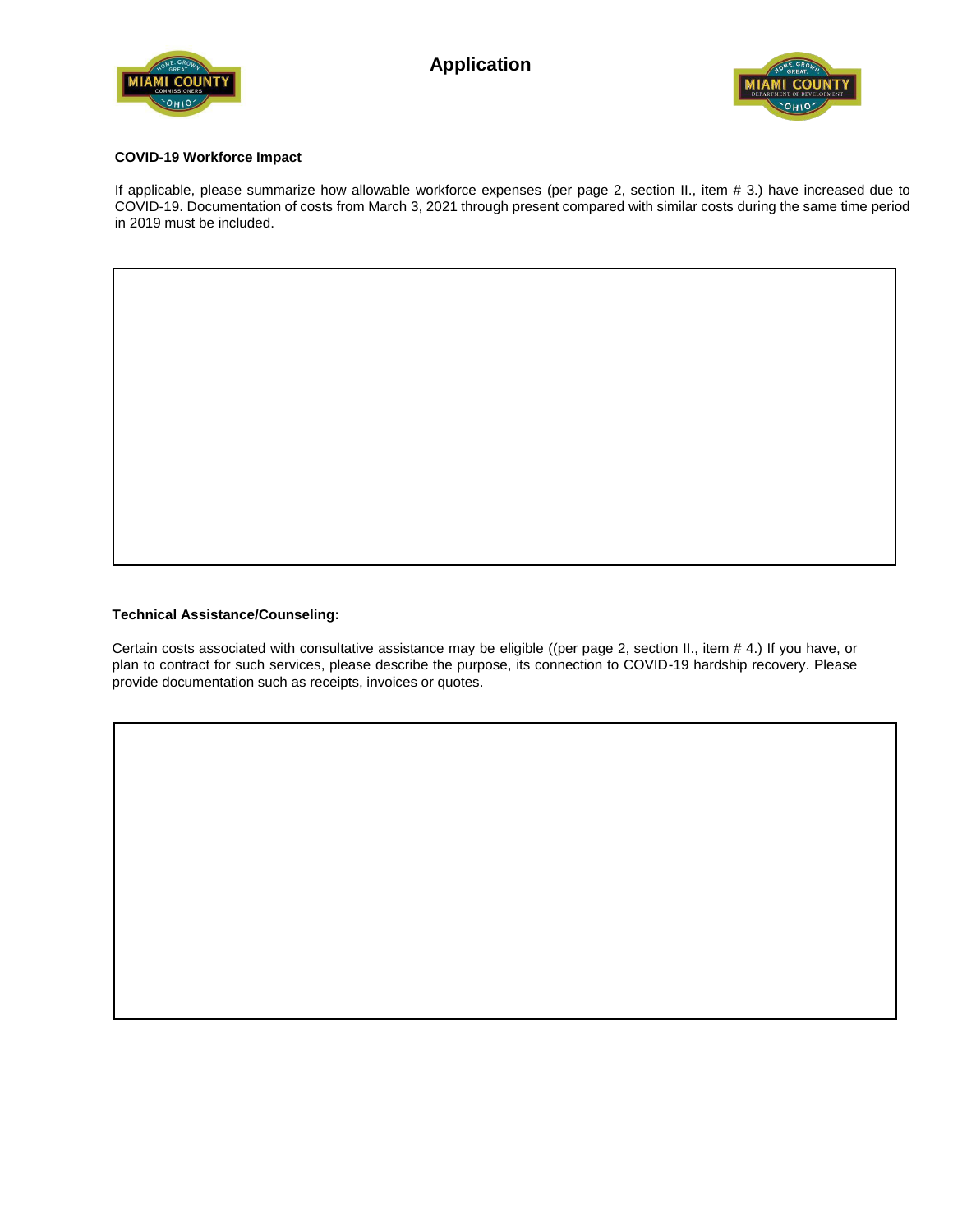



### **Grant Request Summary:**

Below, please state the grant amount being requested. Place the specific amount(s) within the appropriate allowable use category. Include documentation (receipts, invoices, quotes, etc.) \*

| Category                                                                                             | <b>Amount</b> |
|------------------------------------------------------------------------------------------------------|---------------|
| Mortgage / Rent                                                                                      |               |
| <b>Operating Costs</b>                                                                               |               |
| Utilities (specify by type)                                                                          |               |
| <b>Benefit Costs</b>                                                                                 |               |
| Job Recruitment/Retention Costs (job posting<br>costs, employee retention/attraction<br>incentives). |               |
| <b>Training</b>                                                                                      |               |
| <b>COVID-19 Prevention Expenses (masks,</b><br>gloves, partitions, etc.)                             |               |
| <b>Technical Assistance/Counseling</b>                                                               |               |
| Other                                                                                                |               |
| <b>TOTAL</b>                                                                                         |               |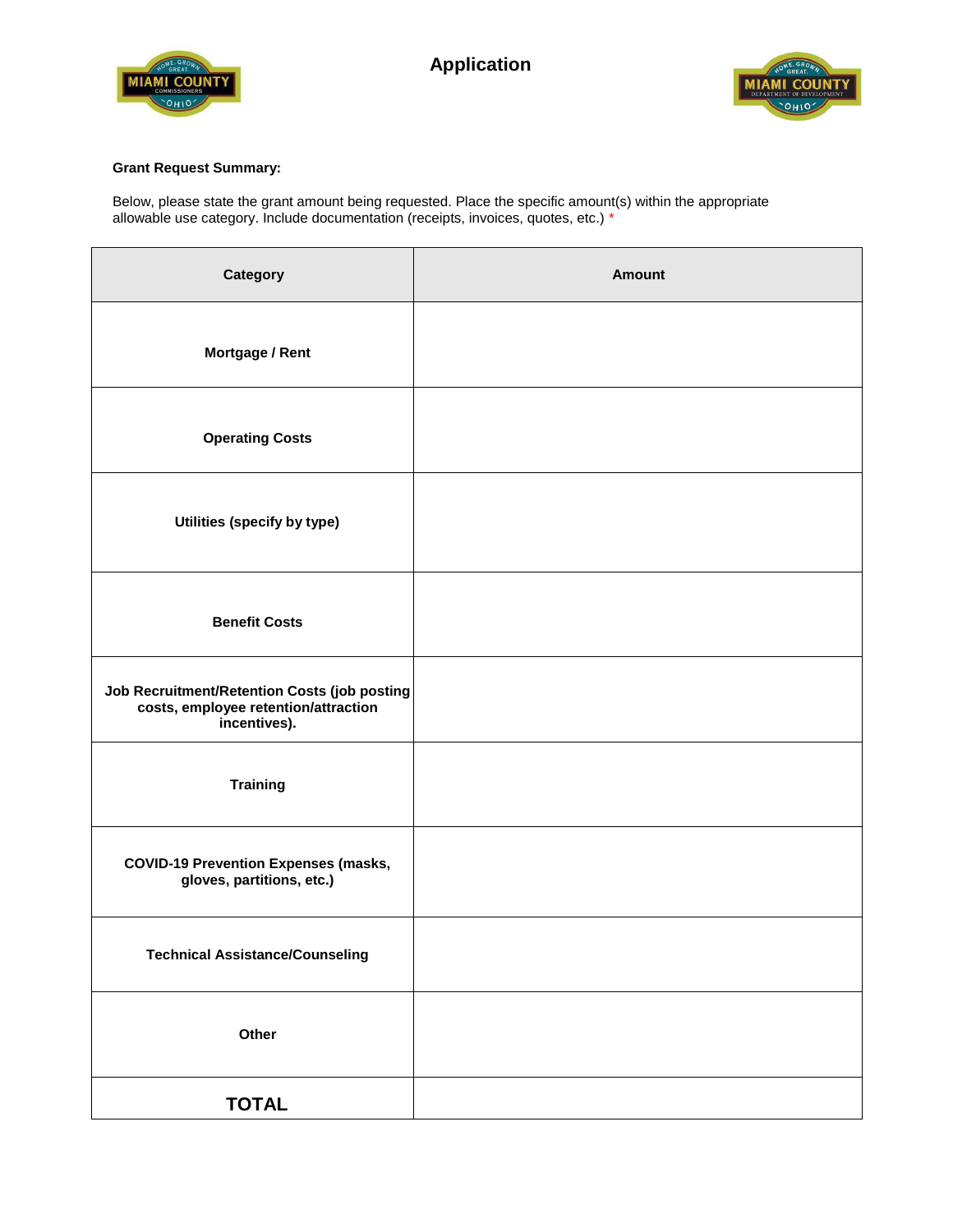



### **Disclosures:**

Is the organization, business, or a listed owner delinquent on any federal, state, or local taxes or assessments, direct or guaranteed loans, leases, contracts, grants, or any other obligations? \*

| ÷ |
|---|
|   |

If "yes," please explain.

Does the organization, business, or a listed owner have any outstanding judgements, tax liens, pending bankruptcy proceedings, pending lawsuits against them, or criminal proceedings? \*

Yes

 $\Box$  No

If "yes," please explain.

Does any owner, owner's spouse, or household member work for or serve in an official capacity for Miami County or a Miami County Municipality? \*

Yes

 $\Box$  No

If "yes," please explain.